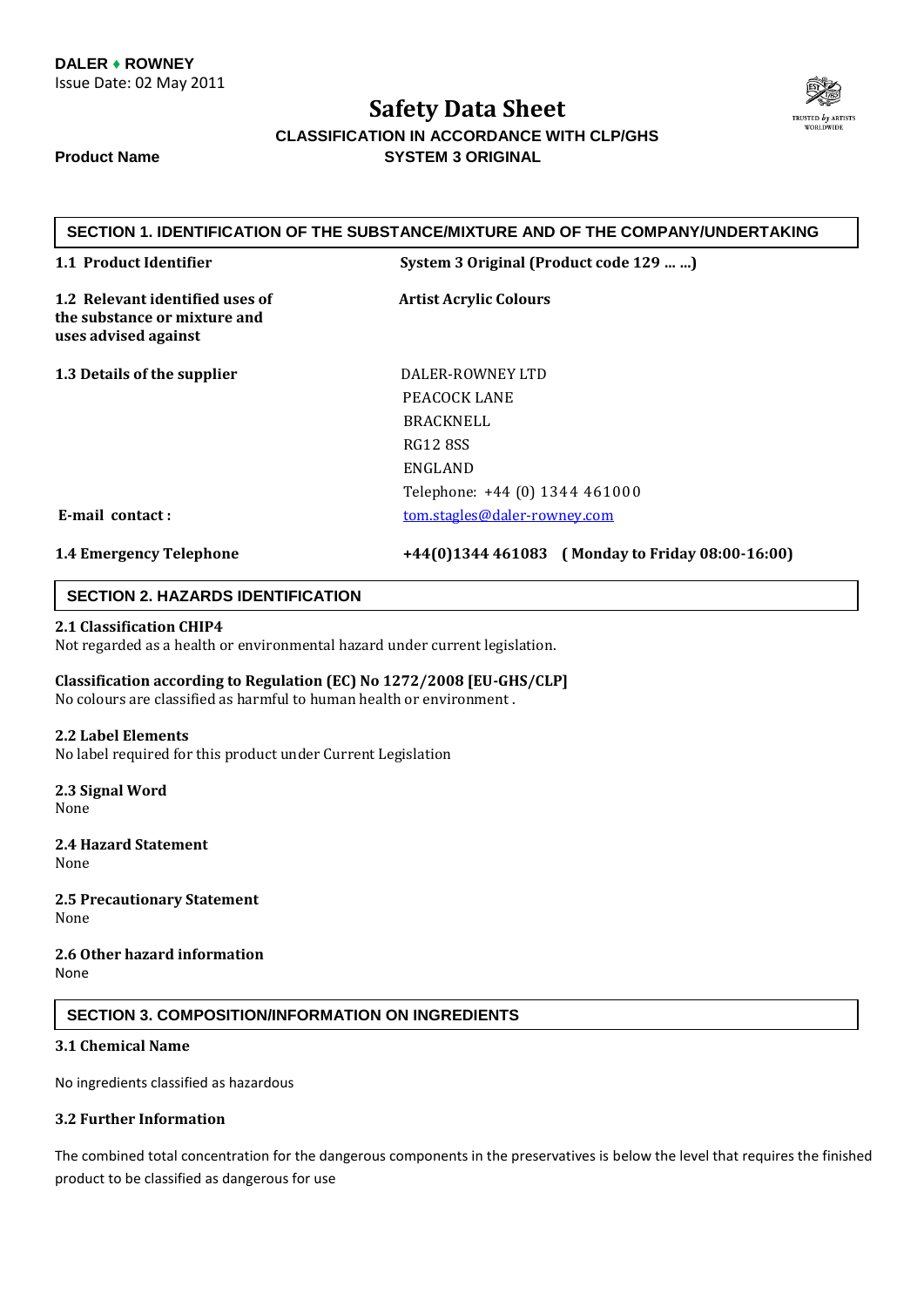

### **CLASSIFICATION IN ACCORDANCE WITH CLP/GHS Product Name SYSTEM 3 ORIGINAL**

### **SECTION 4. FIRST AID MEASURES**

### **Inhalation**

Move the exposed person to fresh air at once. Get medical attention if any discomfort continues.

#### **Ingestion**

NEVER MAKE AN UNCONSCIOUS PERSON VOMIT OR DRINK FLUIDS! Rinse mouth thoroughly. Drink plenty of water. Get medical attention if any discomfort continues.

### **Skin contact**

Remove affected person from source of contamination. Get medical attention if irritation persists after washing.

### **Eye contact**

Make sure to remove any contact lenses from the eyes before rinsing. Promptly wash eyes with plenty of water while lifting the eye lids. Continue to rinse for at least 15 minutes. Get medical attention if any discomfort continues.

### **4.1 Most important symptoms and effects, both acute and delayed**

Not Applicable

### **4.2 Indication of immediate medical attention and special treatment needed**

Not Applicable

### **SECTION 5. FIRE-FIGHTING MEASURES**

**5.1 Extinguishing media** Waterbase. Combustible unlikely

### **5.2 Extinguishing media not to be used** Not Applicable

### **5.3 Special hazards arising from the substance or mixture** None

### **5.4 Advice for Fire Fighters**

### **SECTION 6. ACCIDENTAL RELEASE MEASURES**

### **6.3 Methods and material for containment and cleaning up**

Clean up IMMEDIATELY. DO NOT allow to dry. Soak up as much as possible with cloth or tissues, then immediately clean area with detergent and water. Some staining may be unavoidable depending on colour.

### **6.4 Reference to other sections**

**None** 

### **SECTION 7. HANDLING AND STORAGE**

### **7.1 Precautions for safe handling**

Protect clothing and fabric from contact with Acrylic colours, as removal of dried Acrylic colours may be impossible. DO NOT eat, drink or smoke whilst using. Wash hands after use.

### **7.2 Conditions for safe storage, including any incompatibilities**

Avoid extremes of temperature. Clean lids and threads of containers before closing

### **7.3 Specific end uses**

Acrylic Colour Painting

### **SECTION 8. EXPOSURE CONTROLS/PERSONAL PROTECTION**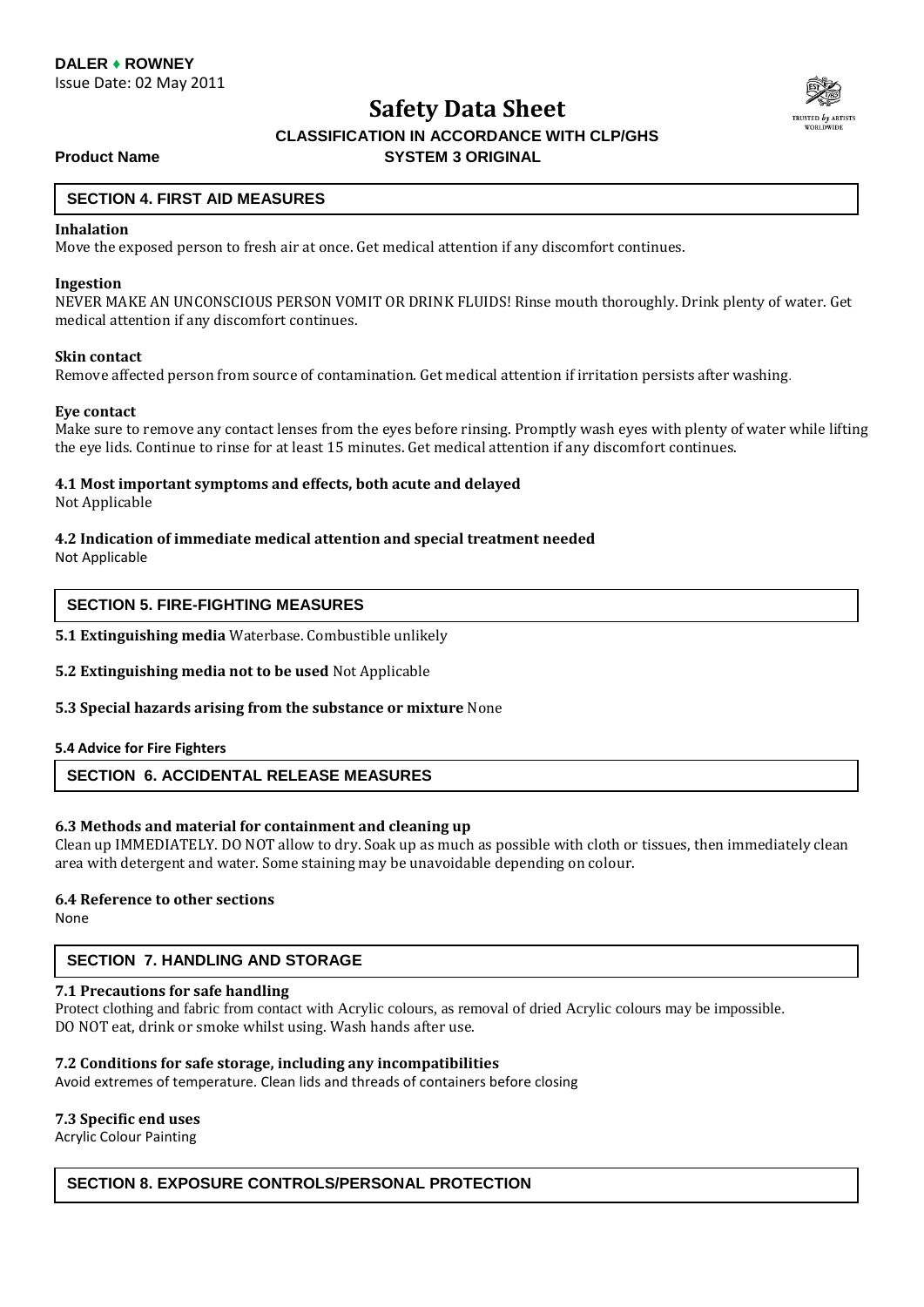**DALER ♦ ROWNEY**

Issue Date: 02 May 2011

## **Safety Data Sheet**



### **CLASSIFICATION IN ACCORDANCE WITH CLP/GHS Product Name SYSTEM 3 ORIGINAL**

*8.1 Engineering Measures* 

## No particular ventilation requirements.

### *Skin protection*

No specific hand protection noted.

### *Eye / face protection*

If risk of splashing, wear safety goggles or face shield.

### *Other*

No specific protective equipment noted, but may be required anyway.

### *Hygiene Measures*

Wash at the end of each work shift and before eating, smoking and using the toilet. Promptly remove any clothing that becomes contaminated. Use appropriate skin cream to prevent drying of skin. When using do not eat, drink or smoke.

### **SECTION 9. PHYSICAL AND CHEMICAL PROPERTIES**

| 9.1 Information on basic physical and<br>chemical properties Appearance : | Acrylic colours of toothpaste consistency. |
|---------------------------------------------------------------------------|--------------------------------------------|
|                                                                           | Acrylic resin.                             |
| Odour:                                                                    | About 9.0                                  |
| pH of aqueous extract:                                                    | Not Applicable.                            |
| <b>Melting point:</b>                                                     | Not Applicable.                            |
| <b>Flash point:</b>                                                       | Not flammable                              |
| <b>Flammability:</b>                                                      | Not Applicable.                            |
| <b>Explosive properties:</b>                                              | $1.15 - 1.50$                              |
| Specific gravity:                                                         |                                            |
|                                                                           | Soluble.                                   |
| <b>Solubility water:</b>                                                  | Insoluble in most organic solvents         |
| Organic solvents:                                                         |                                            |

### **SECTION 10. STABILITY AND REACTIVITY**

### **10.1 Chemical stability**

Stable under normal temperature conditions.

### **10.2 Conditions to Avoid**

Avoid excessive heat for prolonged periods of time

### **10.3 Hazardous decomposition products**

Fire creates: Carbon monoxide (CO). Carbon dioxide (CO2).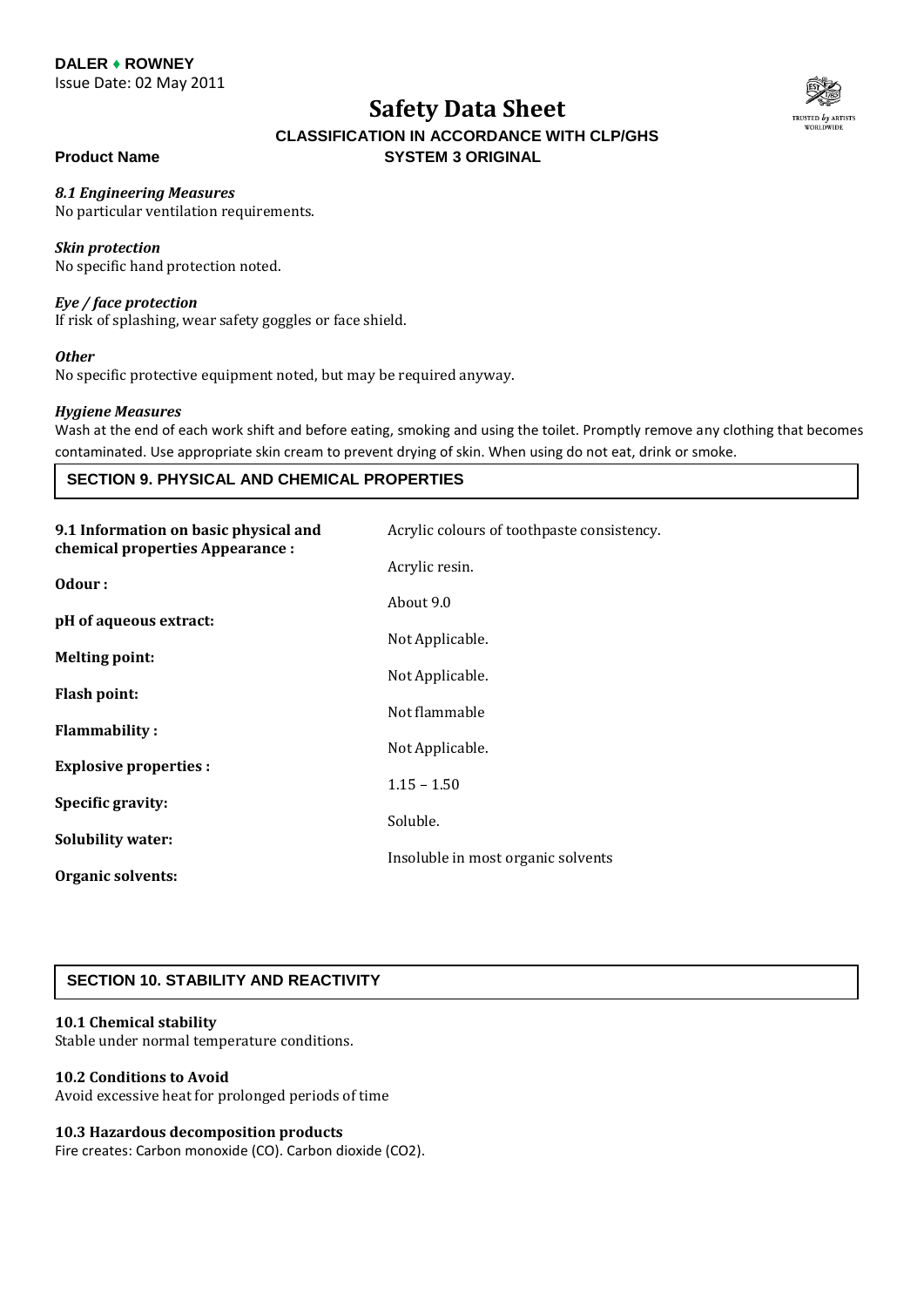

### **CLASSIFICATION IN ACCORDANCE WITH CLP/GHS Product Name SYSTEM 3 ORIGINAL**

### **SECTION 11. TOXICOLOGICAL INFORMATION**

### **11.1 Acute toxicity**

This product has low toxicity. Only large volumes may have adverse impact on human health.

### **11.2 Skin corrosion/irritation**

Slightly irritating.

### **11.3 Serious eye damage/irritation**

Mildly alkaline. May cause discomfort

### **11.4 Respiratory or skin sensitisation**

Not applicable

### **11.6 Other information**

Medical Symptoms : Irritation of eyes and mucous membranes

### **SECTION 12. ECOLOGICAL INFORMATION**

### **12.1 Toxicity**

No information is available on the colours

### **SECTION 13. DISPOSAL CONSIDERATIONS**

### **13.1 Waste treatment methods**

Dispose of waste and residues in accordance with local authority requirements

### **SECTION 14. TRANSPORT INFORMATION**

### *This product is classified as small package*

Transport only in accordance with ADR for roads, RID for Rail, IMDG for sea and ICAO/IATA for air transport

ADR/RID: Not restricted.

IMG : Not restricted.

ICAO/IATA : Not restricted.

### **SECTION 15. REGULATORY INFORMATION**

**15.1. Safety, health and environmental regulations/legislation specific for the product**  This safety datasheet complies with the requirements of Regulation (EC) No. 1907/2006.

### **15.2 Chemical Safety Assessment**

No data available

### **SECTION 16. OTHER INFORMATION**